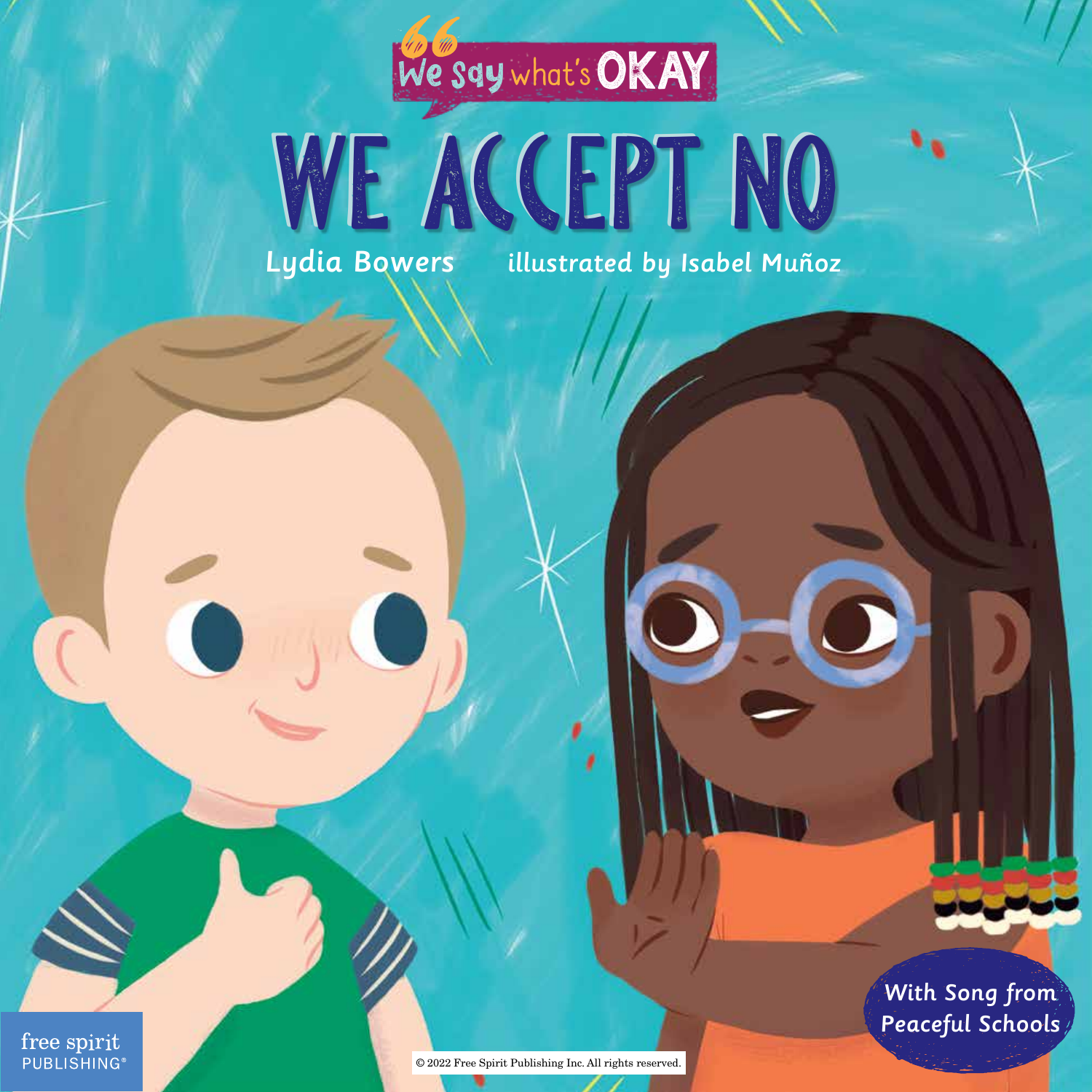Free Spirit offers competitive pricing.

Contact edsales@freespirit.com for pricing information on multiple quantity purchases.

Text copyright © 2022 by Lydia Bowers Illustrations copyright © 2022 by Free Spirit Publishing Song lyrics and music © 2022 by Peaceful Schools

All rights reserved under International and Pan-American Copyright Conventions. Unless otherwise noted, no part of this book may be reproduced, stored in a retrieval system, or transmitted in any form or by any means, electronic, mechanical, photocopying, or otherwise, without express written permission of the publisher, except for brief quotations or critical reviews. For more information, go to freespirit.com/permissions.

Free Spirit, Free Spirit Publishing, and associated logos are trademarks and/or registered trademarks of Free Spirit Publishing Inc. A complete listing of our logos and trademarks is available at freespirit.com.

#### Library of Congress Cataloging-in-Publication Data

Names: Bowers, Lydia, author. | Muñoz, Isabel, illustrator. Title: We accept no / Lydia Bowers ; illustrated by Isabel Muñoz. Description: Minneapolis, MN : Free Spirit Publishing Inc., [2022] | Series: We say what's okay | Audience: Ages 3–5 | Identifiers: LCCN 2021039515 (print) | LCCN 2021039516 (ebook) | ISBN 9781631987038 (hardcover) | ISBN 9781631987045 (pdf) | ISBN 9781631987052 (epub) Subjects: LCSH: Rejection (Psychology)—Juvenile literature. | Interpersonal relations—Juvenile literature. | BISAC: JUVENILE FICTION / Social Themes / Sexual Abuse | JUVENILE FICTION / Social Themes / Values & Virtues Classification: LCC BF575.R35 B69 2022 (print) | LCC BF575.R35 (ebook) | DDC 155.4/192—dc23/eng/20211213 LC record available at https://lccn.loc.gov/2021039515 LC ebook record available at https://lccn.loc.gov/2021039516

Free Spirit Publishing does not have control over or assume responsibility for author or third-party websites and their content. At the time of this book's publication, all facts and figures cited within are the most current available. All telephone numbers, addresses, and website URLs are accurate and active; all publications, organizations, websites, and other resources exist as described in this book; and all have been verified as of February 2022. If you find an error or believe that a resource listed here is not as described, please contact Free Spirit Publishing. Parents, teachers, and other adults: We strongly urge you to monitor children's use of the internet.

Reading Level Grade 1; Interest Level Ages 3–6; Fountas & Pinnell Guided Reading Level H

Edited by Christine Zuchora-Walske Cover and interior design by Shannon Pourciau Illustrated by Isabel Muñoz

10 9 8 7 6 5 4 3 2 1 Printed in China R18860222

Free Spirit Publishing Inc. 6325 Sandburg Road, Suite 100 Minneapolis, MN 55427-3674 (612) 338-2068 help4kids@freespirit.com freespirit.com





Kyra, Christine, and Amanda: Thank you for the chance to put this information out into the world and for your work to make it happen!

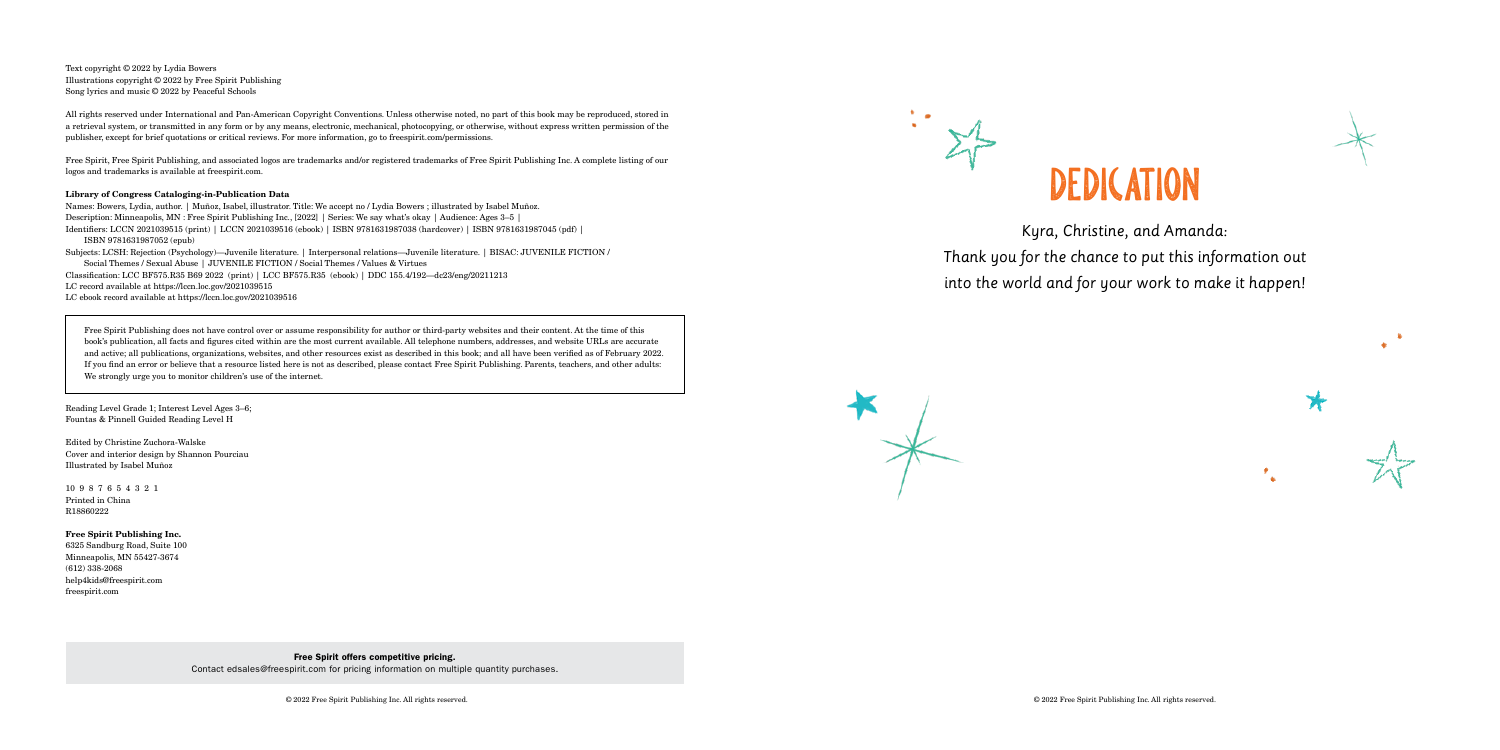Jamin skipped to the classroom. His shoes went *thud-THUD, thud-THUD, thud-THUD* down the hall. His best friend Zakiya would be there, and he was excited! They had lots to do.

 $\mathbf{N}$  .

When it was time to go home, Jamin and Zakiya usually shared a great big extra-squeezy hug.

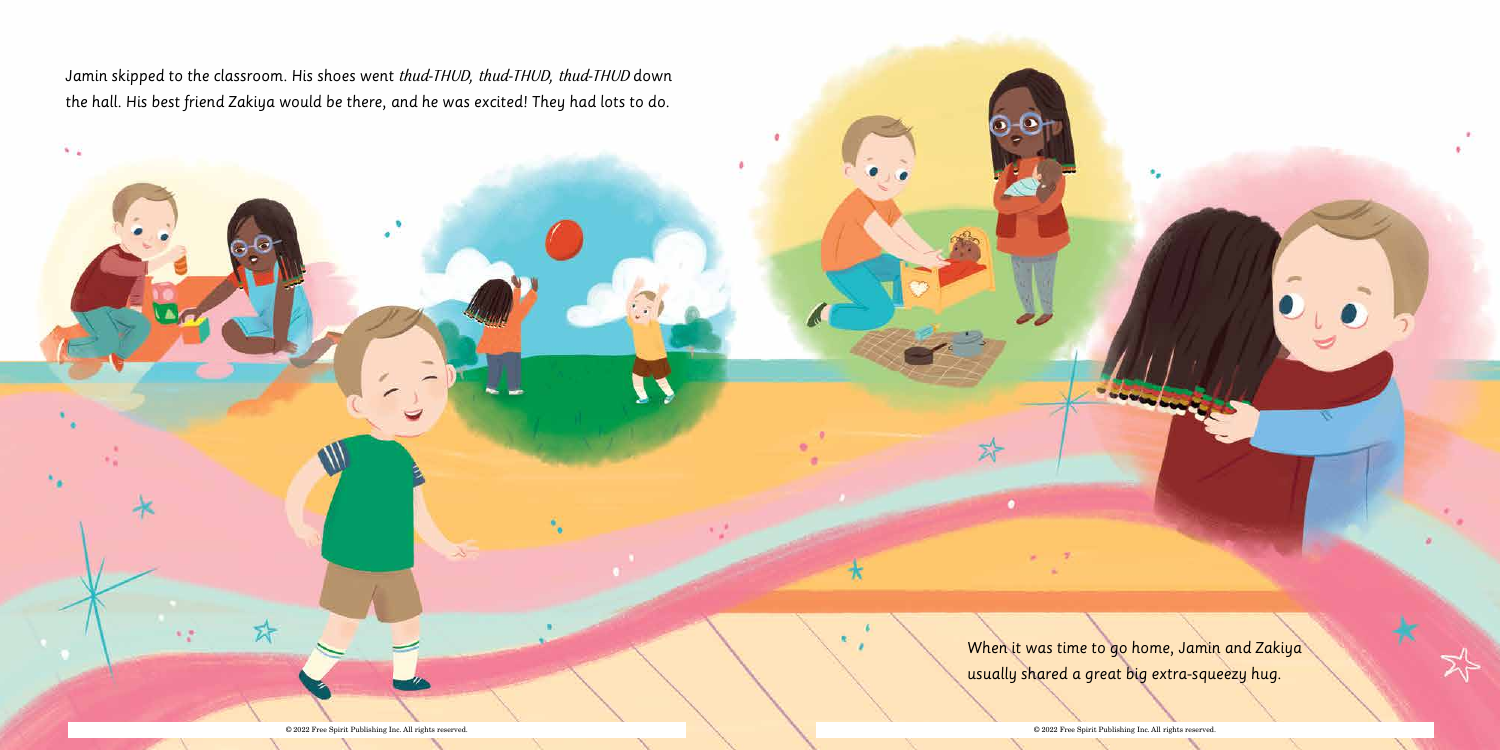